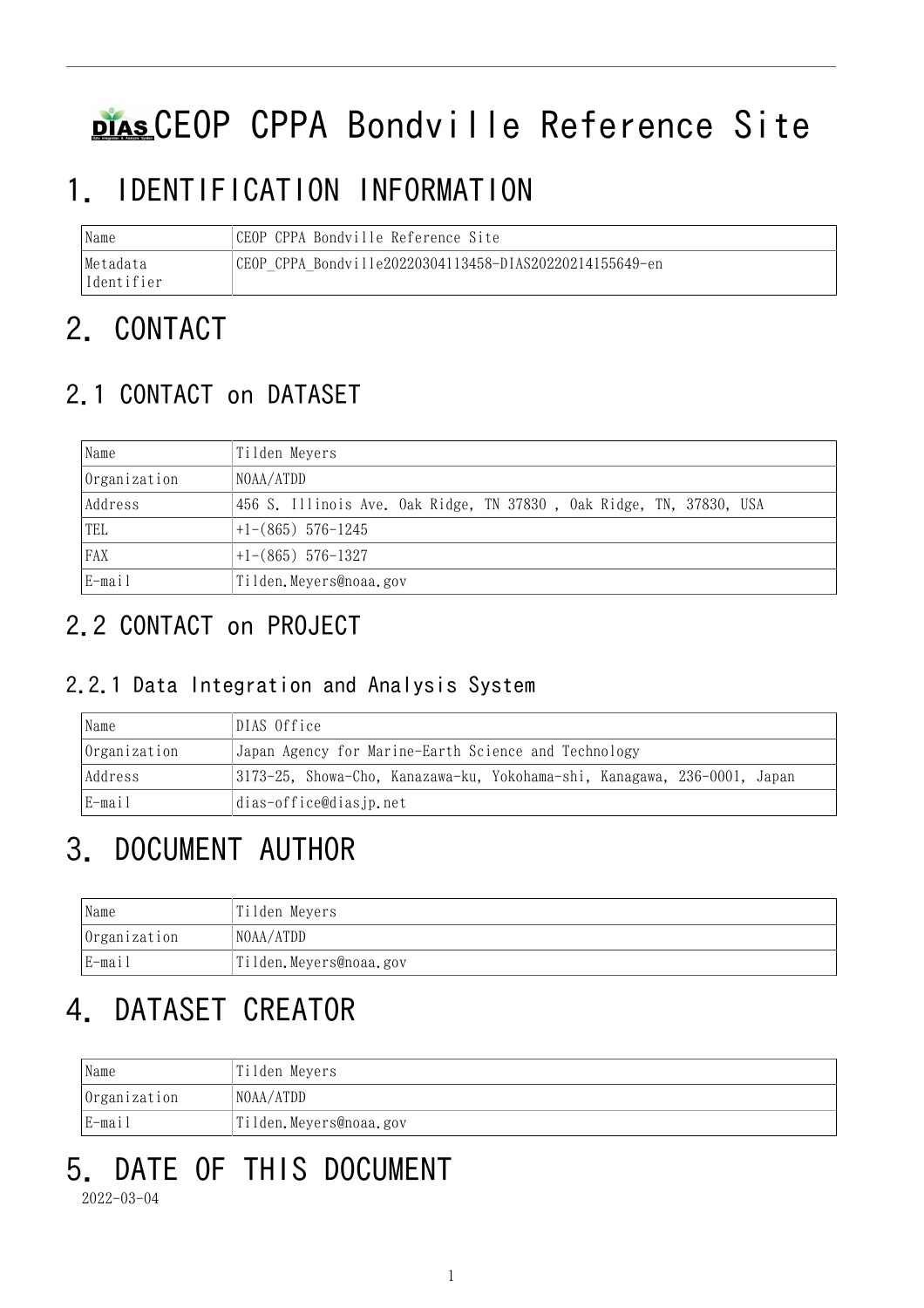## 6. DATE OF DATASET

creation : 2010-03-03

## 7. DATASET OVERVIEW

#### 7.1 Abstract

The Bondville reference site is located near Champaign, IL on Reifsteck Farm.

Station Operator: NOAA/ATDD

This data set contains the Coordinated Enhanced Observing Period (CEOP) Enhanced Observing Period 3 and 4 (EOP-3 and EOP-4) Global Energy and Water Cycle Experiment (GEWEX) Americas Prediction Project (GAPP) Bondville 30 Minute Surface Meteorology and Radiation Data Set. This data set contains 30 minute data from the single Bondville station from the Bondville reference site for the CEOP EOP-3 and EOP-4 time period (i.e., 1 October 2002 through 31 December 2004).

### 7.2 Topic Category(ISO19139)

climatologyMeteorologyAtmosphere

#### 7.3 Temporal Extent

| Begin Date                  | $2002-10-01$ $00:00:00$     |
|-----------------------------|-----------------------------|
| End Date                    | $2004 - 12 - 31$ $23:59:59$ |
| Temporal<br>Characteristics | 30minute                    |

#### 7.4 Geographic Bounding Box

| North<br>latitude      | bound $ 40.010000$ |
|------------------------|--------------------|
| West<br>longitude      | bound $-88.290000$ |
| Eastbound<br>longitude | $-88, 290000$      |
| South<br>latitude      | bound $ 40.010000$ |

#### 7.5 Grid

#### 7.6 Geographic Description

#### 7.7 Keywords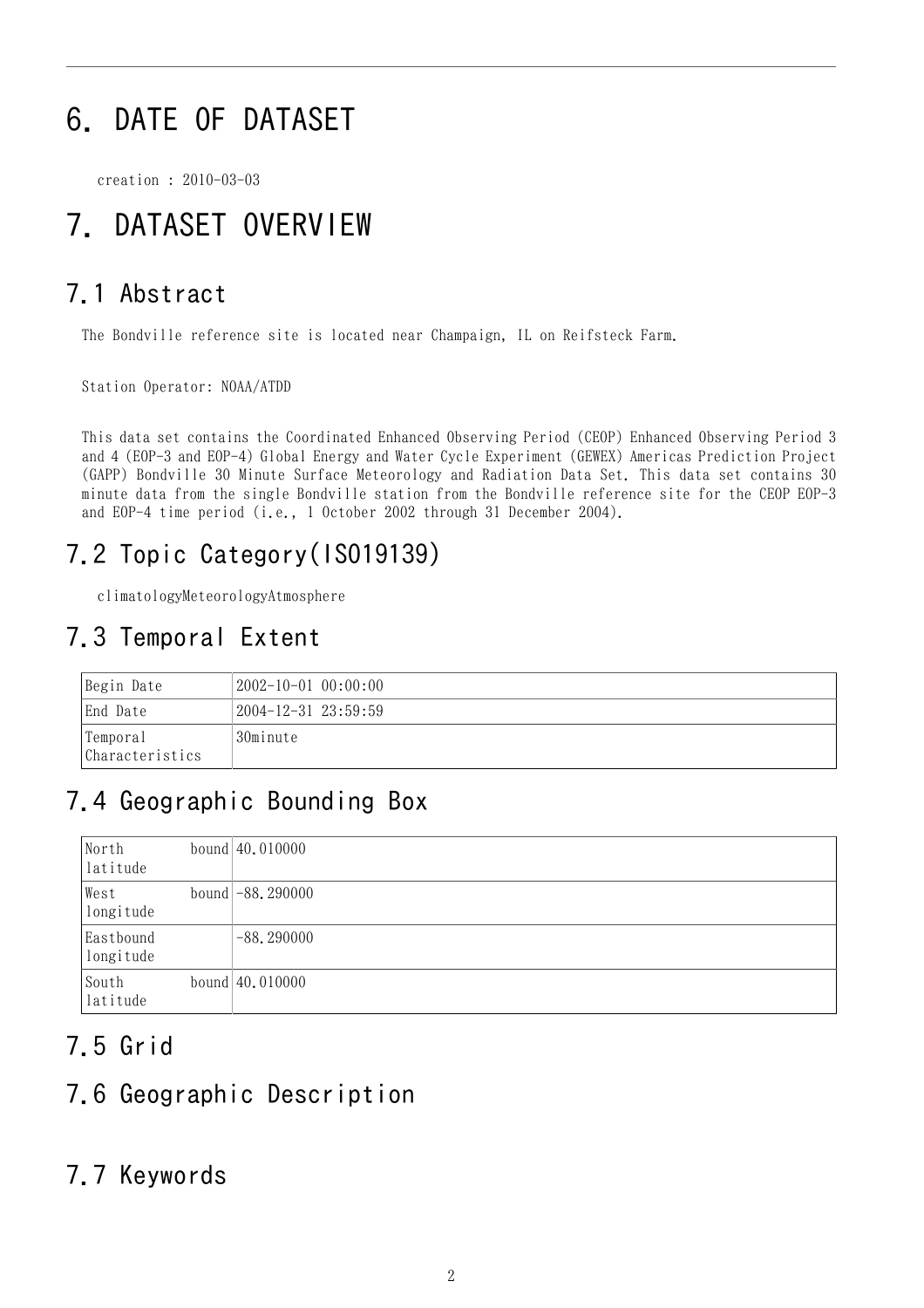#### 7.7.1 Keywords on Dataset

| Keyword Type | Keyword        | Keyword<br>Name | thesaurus |
|--------------|----------------|-----------------|-----------|
| theme        | Climate, Water | GEOSS           |           |

#### 7.7.2 Keywords on Project

#### 7.7.2.1 Data Integration and Analysis System

| Keyword Type | Kevword                                     | Keyword <br>thesaurus<br>Name |
|--------------|---------------------------------------------|-------------------------------|
| theme        | DIAS > Data Integration and Analysis System | No Dictionary                 |

#### 7.8 Online Resource

: <http://www.eol.ucar.edu/projects/ceop/dm/insitu/sites/cppa/Bondville/Bondville/>

file download : <https://data.diasjp.net/dl/storages/filelist/dataset:107>

#### 7.9 Data Environmental Information

#### 7.10 Distribution Information

| name | version                       | $\cdots$<br>'specification |
|------|-------------------------------|----------------------------|
| PRN  | information<br>n <sub>0</sub> | CEOP Unified<br>Format     |

### 8. DATA PROCESSING

### 8.1 Data Processing (1)

#### 8.1.1 General Explanation of the data producer's knowledge about the lineage of a dataset

SURFACE METEOROLOGY AND RADIATION INSTRUMENTATION AND DESCRIPTION:

Station pressure is measured at the automatic weather station site, 200 m South-West of the main tower. The instrument is a Paroscientific 1016B-01. Provisions are made against dynamic pressure effects. Calibration is done at KNMI. Instruments are replaced after 26 month. Accuracy is 0.1 hPa. Resolution is 0.1 hPa. Datalogging is with the KNMI XP1-SIAM Pressure.

Air Temperature Air temperature are measured at 1.5 m. Air temperature is measured with a KNMI Pt500 element in an unventilated KNMI temperature hut. This hut is open in construction. Heating of the sensor, the metal filter and the open hut improves the functioning during high humidity conditions.

Calibration is done at KNMI. Temperature sensors are replaced each 38 month. Accuracy is 0.1 oC. Resolution is 0.1 oC. Data logging is done with the KNMI XU2-SIAM Temperatuur/Vocht HMP243.

Dew point  $-$  (1.5 m derived)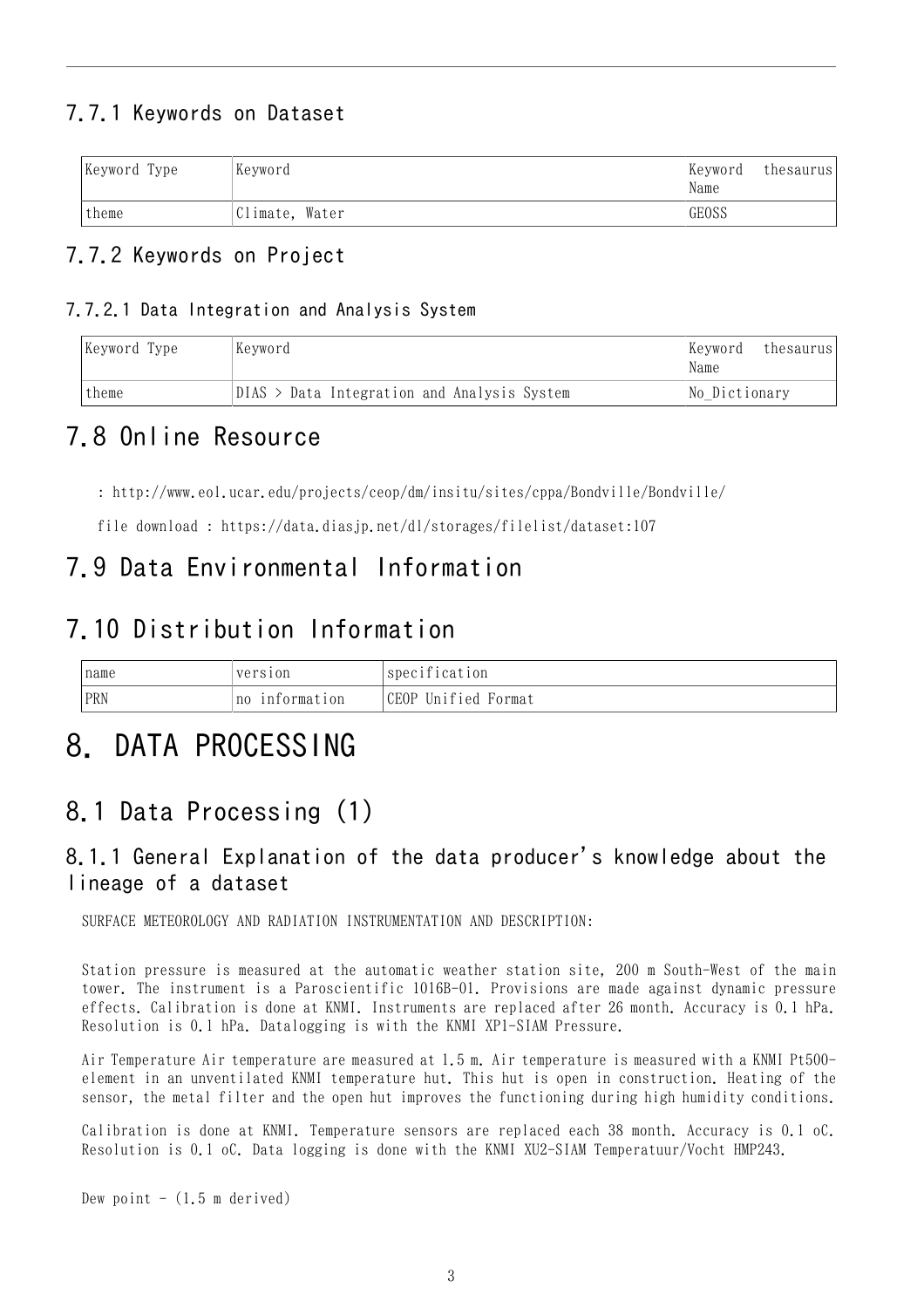Relative humidity is measured at 1.5 m with a Vaisala HMP243 heated relative humidity sensor with a metal filter in a separate Vaisala unventilated hut. This hut is open in construction. Heating of the sensor, the metal filter and the open hut improves the functioning during high humidity conditions. Calibration is done at KNMI. Dew point sensors are subject to contamination and drift of calibration this makes it nescessary to replace them each 8 month. Accuracy is 3.5% RH. Resolution is 0.1oC. Data logging is done with the KNMI XU2-SIAM Temperatuur/Vocht HMP243.

Specific humidity (1.5 m derived)

Wind speed is measured at 10 m. To avoid too large flow obstruction from the mast and the main building measurements are taken at two separate masts South (B-mast) and North (C-mast) of the main building. For each 10 minute interval instruments are selected that are best exposed to the undisturbed wind. Still some flow obstruction remains due to the presence of the tower and the supporting booms. Corrections are applied according to Wessels (1983). Corrections in the wind speed are maximal 3% and corrections in wind direction are maximal 3 degrees.

Wind speed is measured with the KNMI cup-anemometer. Cup diameter is 105 mm and the distance between the centre of the cups to the rotation axis is 100 mm. Wind direction is measured with the KNMI wind vane. Distance between axis and the outer side of the vane is 535 mm. The azimuth of the wind vane plugs at the tip of the booms are determined with a camera relative to distant objects at close to the horizon. The instruments are logged with the KNMI wind SIAM. Wind gusts are determined from a running 3 sec mean value. Calibration of the cup anemometers is done in the wind tunnel of KNMI. Wind vanes are balanced and the direction of the vane is tested. Sensors are replaced after 26 month. The cup anemometer contains a photo-chopper with 32 slits. The accuracy is 0.5 m/s. The treshold velocity is 0.5 m/s. The resolution is 0.1 m/s. The response length is 2.5 m. The wind vane contains a code disk. Accuracy is 3o. Resolution is 1o.

Wind direction is measured at 10 m. To avoid too large flow obstruction from the mast and the main building measurements are taken at two separate masts South (B-mast) and North (C-mast) of the main building. For each 10 minute interval instruments are selected that are best exposed to the undisturbed wind. Still some flow obstruction remains due to the presence of the tower and the supporting booms. Corrections are applied according to Wessels (1983). Corrections in the wind speed are maximal 3% and corrections in wind direction are maximal 3 degrees.

Wind speed is measured with the KNMI cup-anemometer. Cup diameter is 105 mm and the distance between the centre of the cups to the rotation axis is 100 mm. Wind direction is measured with the KNMI wind vane. Distance between axis and the outer side of the vane is 535 mm. The azimuth of the wind vane plugs at the tip of the booms are determined with a camera relative to distant objects at close to the horizon. The instruments are logged with the KNMI wind SIAM. Wind gusts are determined from a running 3 sec mean value. Calibration of the cup anemometers is done in the wind tunnel of KNMI. Wind vanes are balanced and the direction of the vane is tested. Sensors are replaced after 26 month. The cup anemometer contains a photo-chopper with 32 slits. The accuracy is 0.5 m/s. The treshold velocity is 0.5 m/s. The resolution is 0.1 m/s. The response length is 2.5 m. The wind vane contains a code disk. Accuracy is 3o. Resolution is 1o.

U wind component (derived) (10 m)

V wind component (derived) (10 m)

Precipitation - Rain amount and duration is measured at the radation field South of the main tower. To surpress flow obstruction the rain gauge is positioned in a circular pit of 3 m diameter, wich is surrounded by a circular slope. Rain duration is derived from the rain gauge observations. Rain is measured with the KNMI rain gauge. Calibration is done at KNMI. Instruments are replaced after 14 month. Accuracy is 0.2 mm. Resolution is 0.1 mm. Datalogging is with the KNMI XR2-SIAM Neerslag.

Snow depth - Not Measured

Incoming shortwave radiation - Short wave upward and downward radiation are measured at the radiation field South of the tower at 1.5 m height. The downward looking sensor (albedo) is on a boom of 1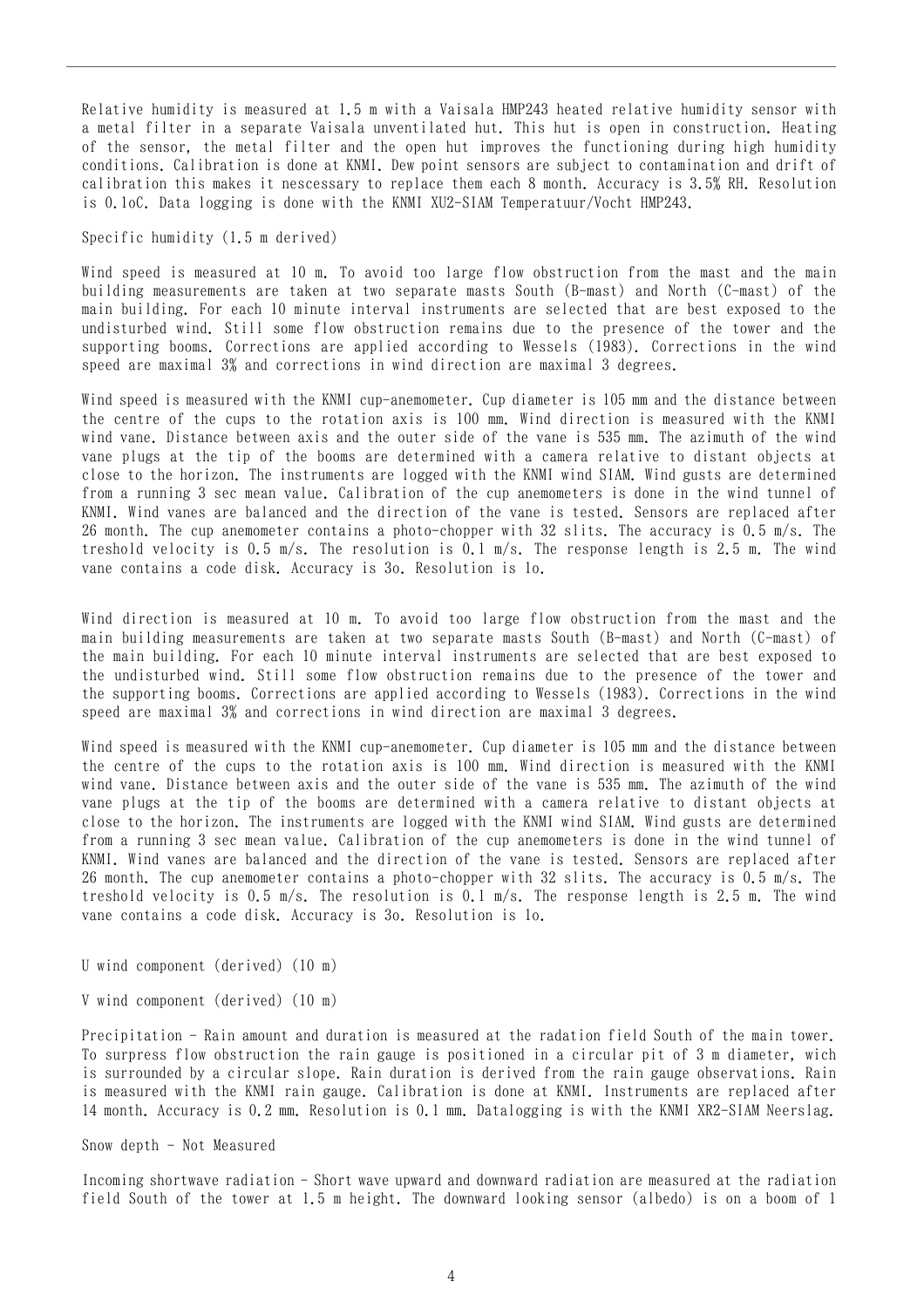m length. The porting structure is painted black to get a wel defined radiation condition. Since December 2002 the instruments are ventilated and heated to avoid formation of dew, snow and rime. The instruments are Kipp&Zn CM11 pyranometers. Data logging is done with the KNMI XQ1/XD0/XF0-SIAM Radiation. Calibration is done at KNMI against a reference instrument which itself is calibrated at Davos (Switserland).

Outgoing shortwave radiation - Short wave upward and downward radiation are measured at the radiation field South of the tower at 1.5 m height. The downward looking sensor (albedo) is on a boom of 1 m length. The porting structure is painted black to get a wel defined radiation condition. Since December 2002 the instruments are ventilated and heated to avoid formation of dew, snow and rime. The instruments are Kipp&Zn CM11 pyranometers. Data logging is done with the KNMI XQ1/XD0/XF0-SIAM Radiation. Calibration is done at KNMI against a reference instrument which itself is calibrated at Davos (Switserland).

Incoming longwave radiation - Long wave upward and downward radiation are measured at the radiation field South of the tower at 1.5 m height. The sensors are on a boom of xx m length. The instruments are mounted in one housing to get equal house temperatures. They are ventilated to avoid formation of dew, snow and rime and to minimise heating of the domes through irradiation. The domes are equipped with small thermistors. Corrections are applied for heating of the domes. The instruments are Eppley pyrgeometers (PIR). Data logging is done with the KNMI XL0-SIAM Eppley Radiation. Calibration is done in Davos (Switserland).

Outgoing longwave radiation - Long wave upward and downward radiation are measured at the radiation field South of the tower at 1.5 m height. The sensors are on a boom of xx m length. The instruments are mounted in one housing to get equal house temperatures. They are ventilated to avoid formation of dew, snow and rime and to minimise heating of the domes through irradiation. The domes are equipped with small thermistors. Corrections are applied for heating of the domes. The instruments are Eppley pyrgeometers (PIR). Data logging is done with the KNMI XL0-SIAM Eppley Radiation. Calibration is done in Davos (Switserland).

Net radiation (1.5 m; derived)

Skin temperature - Data is collected, but no information available.

Incoming Photosynthetically Active Radiation (PAR) - Not measured.

Outgoing Photosynthetically Active Radiation (PAR) - Not measured.

The tower for standard meteorological measurements (click for full resolution):

METEOROLOGICAL TOWER INSTRUMENTATION AND DESCRIPTION: The 10, 20, 40, 80, 140, and 200 m heights include observations of air temperature, dew point, relative humidity, specific humidity, wind speed, wind direction, U wind component, and V wind component. The 2 m height includes observations of air temperature, dew point, relative humidity, and specific humidity.

Station pressure - Surface pressure is measured at the automatic weather station site, 200 m South-West of the main tower. The instrument is a Paroscientific 1016B-01. Provisions are made against dynamic pressure effects. Calibration is done at KNMI. Instruments are replaced after 26 month. Accuracy is 0.1 hPa. Resolution is 0.1 hPa. Datalogging is with the KNMI XP1-SIAM Pressure.

Air Temperature - Air- and dewpoint temperature are measured at seven levels, 200, 140, 80, 40, 20, 10 and 1.5 m. The highest 4 levels are measured at the South-East booms of the main tower . The lowest three levels are measured at the B-mast, South of the main building. Air temperature is measured with a KNMI Pt500-element in an unventilated KNMI temperature hut. Dew point temperature is measured with a Vaisala HMP243 heated relative humidity sensor with a metal filter in a separate Vaisala unventilated hut. This hut is open in construction. The humidity data often overestimates during drying episodes after dew, fog or rain, because of a wet shielding or sensor. This may result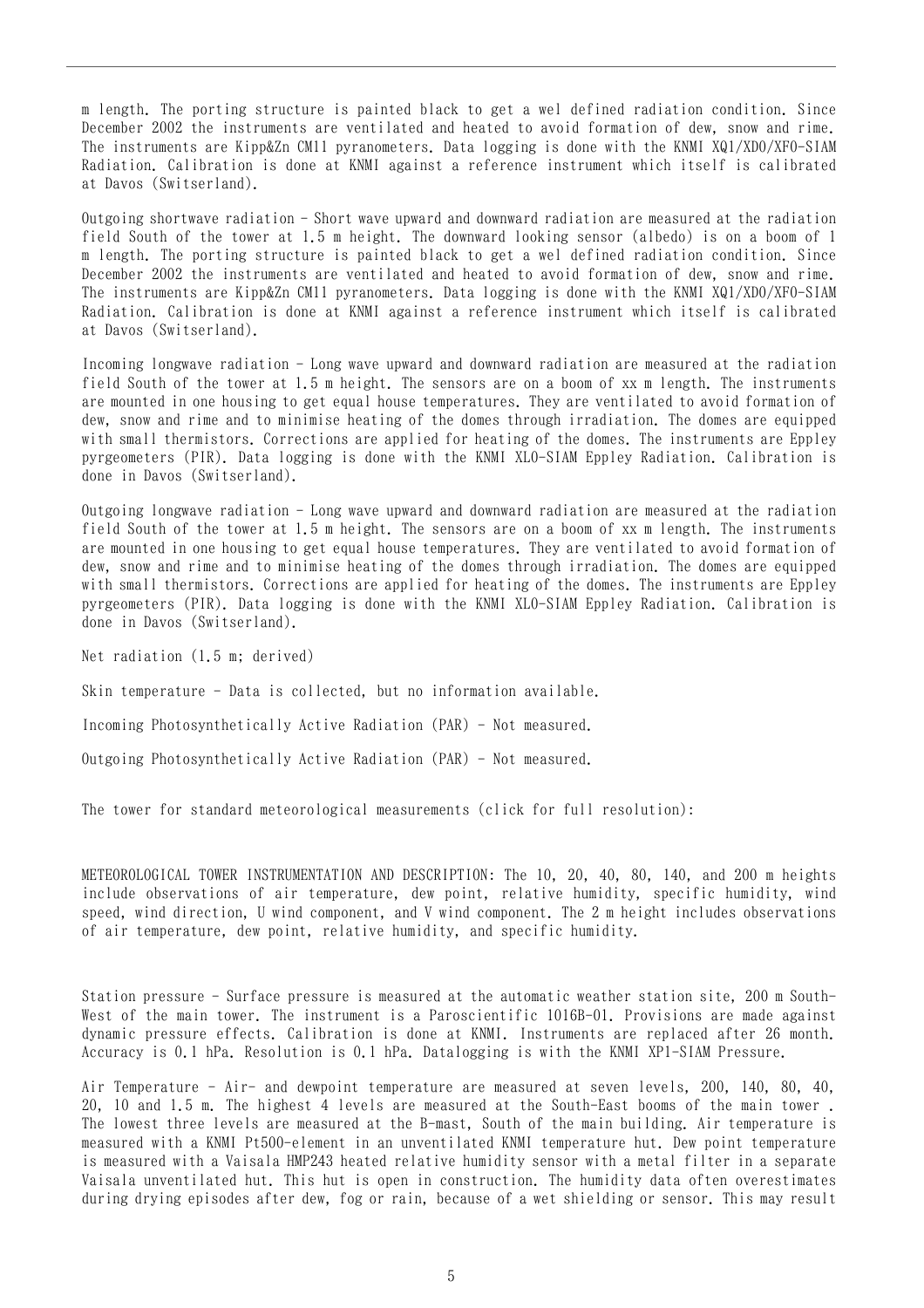in observed dewpoint temperatures higher than the air temperature. Heating of the sensor, the change to metal filter and the open hut improves the functioning during high humidity conditions.

Calibration is done at KNMI. Temperature sensors are replaced each 38 month. Accuracy is 0.1 oC. Resolution is 0.1 oC. Dew point sensors are subject to contamination and drift of calibration this makes it nescessary to replace them each 8 month. Accuracy is 3.5% RH. Resolution is 0.1oC. Data logging is done with the KNMI XU2-SIAM Temperatuur/Vocht HMP243.

Dew point (derived)

Relative humidity - Air- and dewpoint temperature are measured at seven levels, 200, 140, 80, 40, 20, 10 and 1.5 m. The highest 4 levels are measured at the South-East booms of the main tower . The lowest three levels are measured at the B-mast, South of the main building. Air temperature is measured with a KNMI Pt500-element in an unventilated KNMI temperature hut. Dew point temperature is measured with a Vaisala HMP243 heated relative humidity sensor with a metal filter in a separate Vaisala unventilated hut. This hut is open in construction. The humidity data often overestimates during drying episodes after dew, fog or rain, because of a wet shielding or sensor. This may result in observed dewpoint temperatures higher than the air temperature. Heating of the sensor, the change to metal filter and the open hut improves the functioning during high humidity conditions.

Calibration is done at KNMI. Temperature sensors are replaced each 38 month. Accuracy is 0.1 oC. Resolution is 0.1 oC. Dew point sensors are subject to contamination and drift of calibration this makes it nescessary to replace them each 8 month. Accuracy is 3.5% RH. Resolution is 0.1oC. Data logging is done with the KNMI XU2-SIAM Temperatuur/Vocht HMP243.

#### Specific humidity (derived)

Wind speed - Wind speed and wind direction is measured at six levels, 200, 140, 80, 40, 20 and 10 m. To avoid too large flow obstruction from the mast and the main building measurements are taken on booms in three different directions. At the levels 200, 140, 80 and 40 m the wind direction is measured at all three booms and wind speed is measured at two booms (South-West and North). At the levels 20 and 10 m the wind direction and wind speed are measured at two separate masts South (Bmast) and North (C-mast) of the main building. For each 10 minute interval instruments are selected that are best exposed to the undisturbed wind. Still some flow obstruction remains due to the presence of the tower and the supporting booms. Corrections are applied according to Wessels (1983). Corrections in the wind speed are maximal 3% and corrections in wind direction are maximal 3 degrees.

Wind speed is measured with the KNMI cup-anemometer. Cup diameter is 105 mm and the distance between the centre of the cups to the rotation axis is 100 mm. Wind direction is measured with the KNMI wind vane. Distance between axis and the outer side of the vane is 535 mm. The azimuth of the wind vane plugs at the tip of the booms are determined with a camera relative to distant objects at close to the horizon. The instruments are logged with the KNMI wind SIAM. Wind gusts are determined from a running 3 sec mean value. Calibration of the cup anemometers is done in the wind tunnel of KNMI. Wind vanes are balanced and the direction of the vane is tested. Sensors are replaced after 26 month. The cup anemometer contains a photo-chopper with 32 slits. The accuracy is 0.5 m/s. The treshold velocity is 0.5 m/s. The resolution is 0.1 m/s. The response length is 2.5 m. The wind vane contains a code disk. Accuracy is 3o. Resolution is 1o.

Wind direction - Wind speed and wind direction is measured at six levels, 200, 140, 80, 40, 20 and 10 m. To avoid too large flow obstruction from the mast and the main building measurements are taken on booms in three different directions. At the levels 200, 140, 80 and 40 m the wind direction is measured at all three booms and wind speed is measured at two booms (South-West and North). At the levels 20 and 10 m the wind direction and wind speed are measured at two separate masts South (B-mast) and North (C-mast) of the main building. For each 10 minute interval instruments are selected that are best exposed to the undisturbed wind. Still some flow obstruction remains due to the presence of the tower and the supporting booms. Corrections are applied according to Wessels (1983). Corrections in the wind speed are maximal 3% and corrections in wind direction are maximal 3 degrees.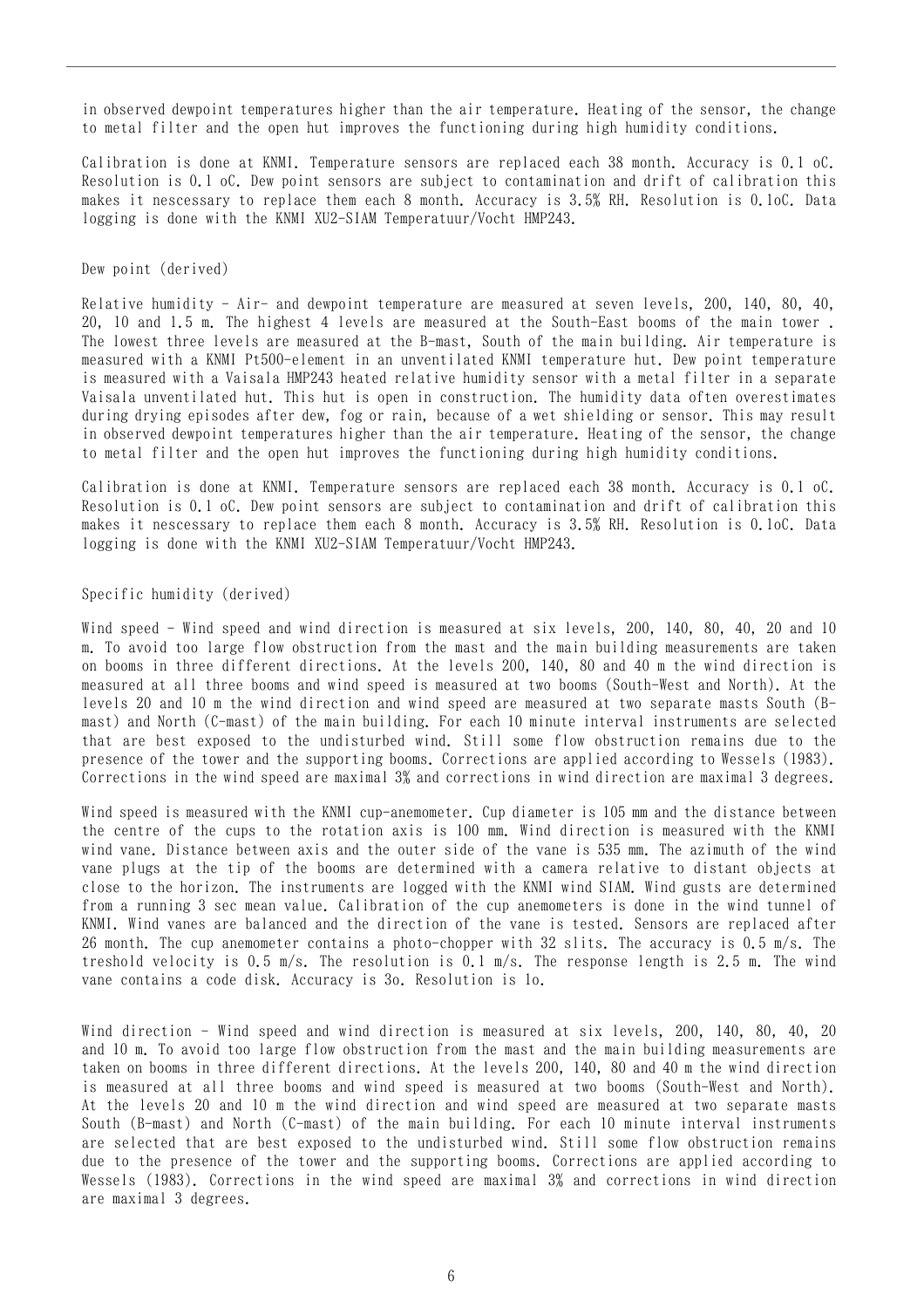Wind speed is measured with the KNMI cup-anemometer. Cup diameter is 105 mm and the distance between the centre of the cups to the rotation axis is 100 mm. Wind direction is measured with the KNMI wind vane. Distance between axis and the outer side of the vane is 535 mm. The azimuth of the wind vane plugs at the tip of the booms are determined with a camera relative to distant objects at close to the horizon. The instruments are logged with the KNMI wind SIAM. Wind gusts are determined from a running 3 sec mean value. Calibration of the cup anemometers is done in the wind tunnel of KNMI. Wind vanes are balanced and the direction of the vane is tested. Sensors are replaced after 26 month. The cup anemometer contains a photo-chopper with 32 slits. The accuracy is 0.5 m/s. The treshold velocity is 0.5 m/s. The resolution is 0.1 m/s. The response length is 2.5 m. The wind vane contains a code disk. Accuracy is 3o. Resolution is 1o.

U wind component (derived)

V wind component (derived)

The Cabauw Tower (on right; click for full resolution):

FLUX INSTRUMENTATION AND DESCRIPTION: Turbulent surface fluxes are measured at 5 m height approximately 200 m South of the 200 m main tower. A sonic anemometer/thermometer is used to measure turbulent fluctuations of the three wind components and (sonical) temperature. The sonical temperature is measured along the vertical transducer pair. An open path infrared fluctuation meter is used to measure turbulent fluctuations of humidity and carbondioxide. The sonic anemometer has an azimuthal opening angle of 120o for horizontal wind measurements. The open path sensor is positioned vertically just behind the sonic probe at a distance of 0.3 m from the vertical sonical path. The instruments are mounted on a 1 m thin vertical cylinder to avoid a too strong flow obstruction due to the supporting mast. The vertical cylinder is supported by a rotator which is controlled by a wind direction tracking system and automatically turned into the mean wind direction each 2 hours. An inclinometer is positioned between the rotator and the supporting cylinder. The instrument are positioned vertically within 1 degree.

The sonic anemometer is a Kaijo-Denki, probe type TR60-A, electronic unit DAT-300 or DAT-600. The sonic path is 0.2 m. Resolution is 0.1 K. The H2O/CO2-sensor is a KNMI Infrared Fluctuation meter. Pathlength is 0.3 m. Resolution is 0.003 g/m3 H2O and 0.15 ppm CO2.

Calibration of the sonic anemometer is done, approximately each second year, in a wind tunnel of TNO-Apeldoorn. The temperature, humidity and co2 calibration is done at KNMI also approximately each second year.

Sensible Heat Flux (5.37 m)

Latent Heat Flux (5.37 m)

CO2 Flux (5.37 m)

Soil Heat Flux (0, -5, -10 cm) - Soil heat flux is measured at the soil-terrain, 100 m South of the main tower, with six soil heat flux plates. The six plates are burried at the three vertices of an equilateral triangle with sides of 2 m at depths of 0.05 and 0.10 m.

The instruments are manufactured by TNO-Delft. Type: WS31S, principle: thermo-pile, diameter 0.11 m, thickness 5 mm, sensitive surface: central square of 25\*25 mm2. Calibration is done by TNO-Delft.

Flux tower (on left; click for full resolution):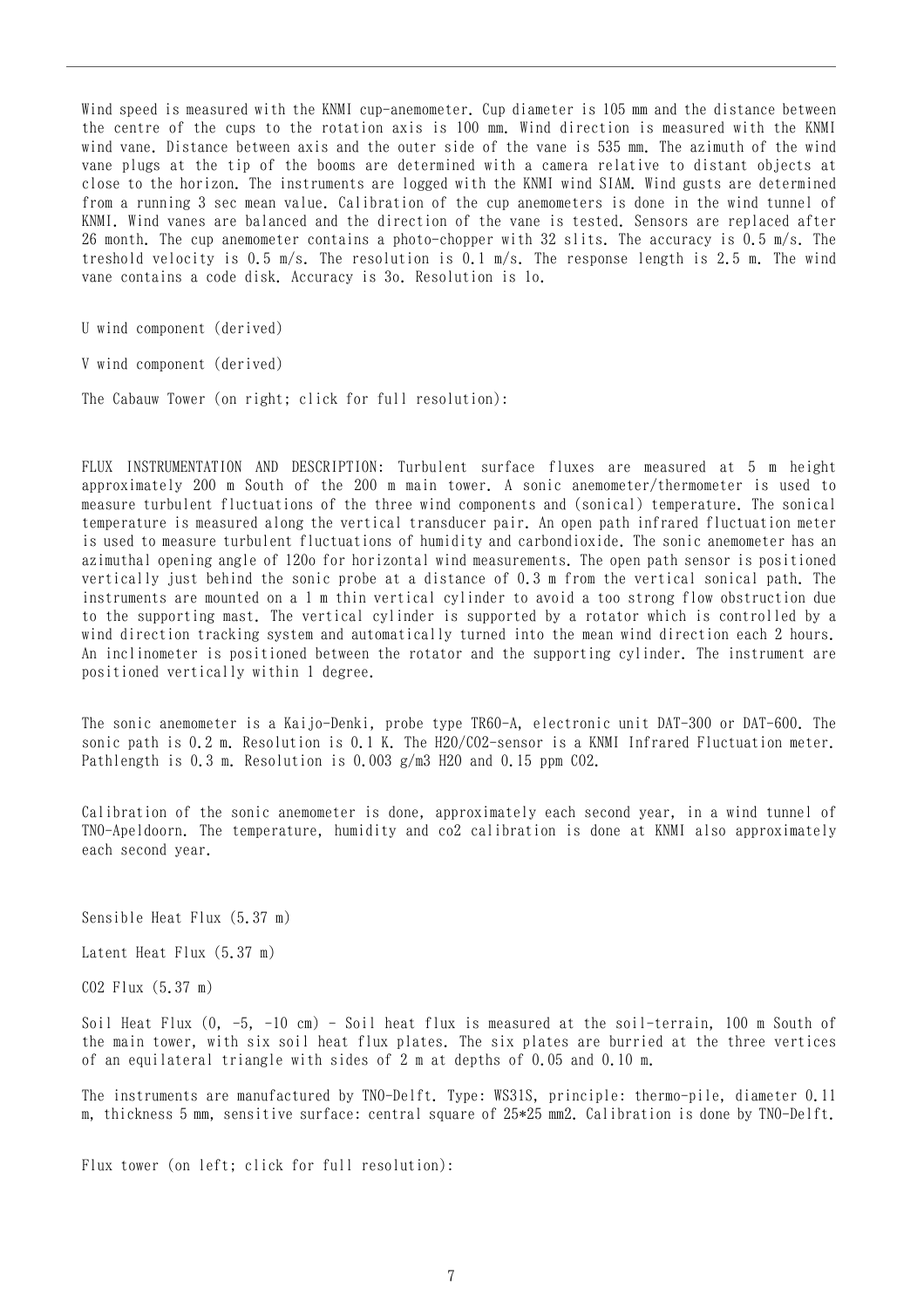SOIL INSTRUMENTATION AND DESCRIPTION: Soil measurements are performed west of the radiation measurements.

Soil temperature  $(-0.04, -0.08, -0.12, -0.20, -0.30, \text{ and } -0.50 \text{ m})$  - Soil temperatures are measured at the soil-terrain 100 m South of the main tower. The temperature needles are burried horizontally at depths of 0.04, 0.08, 0.12, 0.20, 0.30 and 0.50 m.

Instruments are manufactured at KNMI. They are Nickle wired needles with an electric resistance of 500 Ohm and a sensitive length of 0.35 m. Calibration is done at KNMI. Datalogging is at a Campbell Scientific CR21X datalogger.

Soil moisture (-0.20 m starting 6 December 2002). Soil water content is measured at the soilterrain, 100 m South of the main tower, with a TDR-sensor at a depth of 0.20 m.

The instruments are manufactured by Campbell Scientific. TypeCS615, principle: Time domain reflectometry, rod length = 30 cm, width between the two rods: 32 mm. Calibration is done by Campbell Scientific. Data logging is with a Campbell Scientific CR21X datalogger. Measurements are taken 5 times in a 10 minute interval. Averages over 10 minutes are saved.

RADIOSONDE INSTRUMENTATION AND DESCRIPTION: The radiosonde is of type Vaisala RS90-Loran C. The files contain operational ascents at 10 sec. resolution. Quantities archived are: pressure (hPa), geopotential height (m), temperature (C), dew point temperature (C), relative humidity (%), wind speed (m/s) and wind direction (degrees).

Radiosondes are launched in principle two times a day (12 and 24 h UTC).

#### 8.1.2 Data Source

| Data Source Citation Name | Description of derived parameters and processing |
|---------------------------|--------------------------------------------------|
|                           | Itechniques used                                 |

### 9. DATA REMARKS

### 10. DATA POLICY

#### 10.1 Data Policy by the Data Provider

1. No financial implications are involved for the CEOP reference site data exchange.

2. Commercial use and exploitation of CEOP reference site data is prohibited.

3. Any re-export or transfer of the original data received from the CDA archive to a third party is prohibited.

4. The origin of CEOP reference site data being used for publication of scientific results must be acknowledged and referenced in the publication.

5. CEOP reference site data users are strongly encouraged to establish direct contact with data providers for complete interpretation and analysis of data for publication purposes.

6. Co-authorship of data users and CEOP reference site Principle Investigators on papers making extensive use of CEOP data is justifiable and highly recommended.